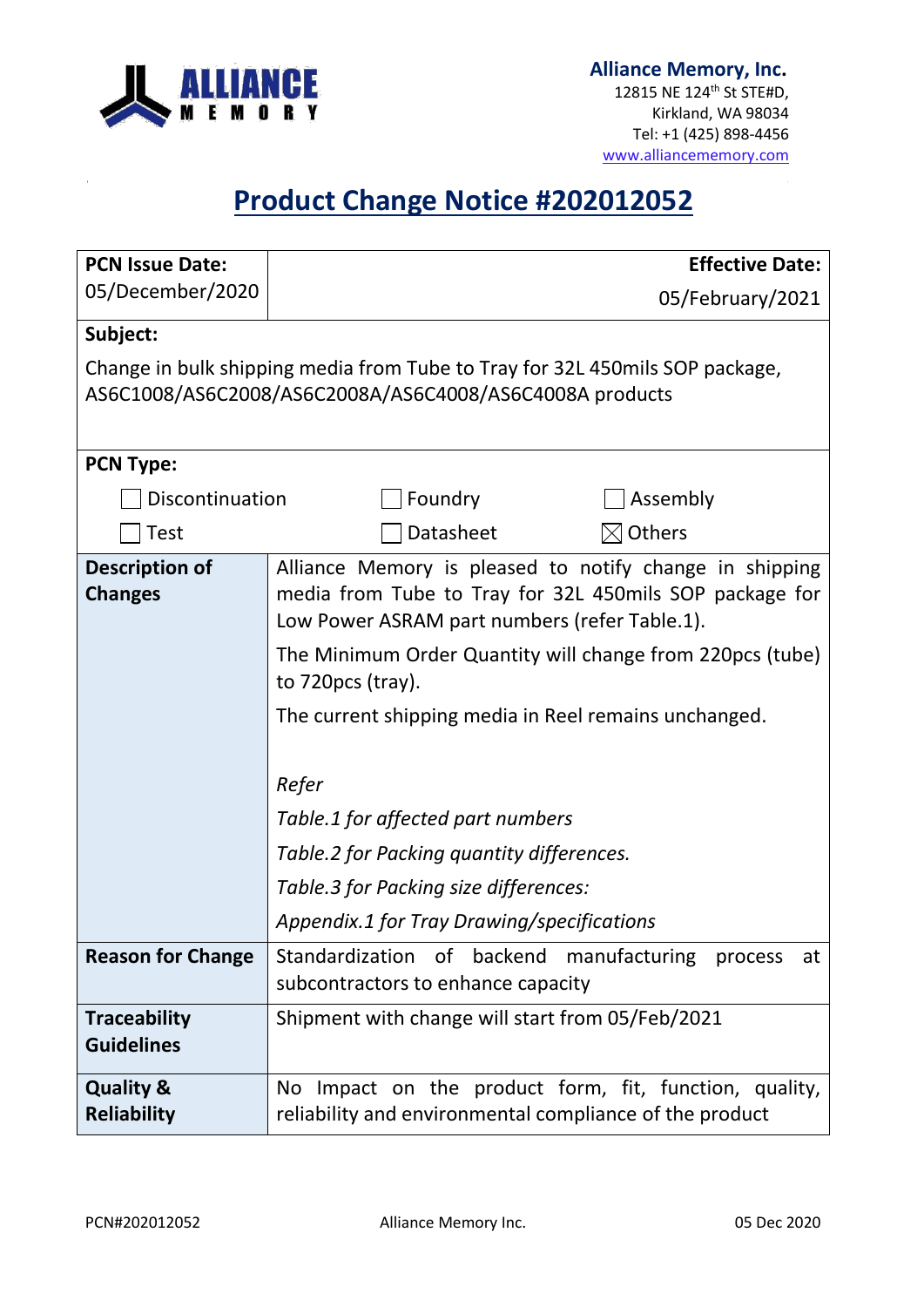

#### **Table.1 Affected Products**

| <b>PART Number</b> | <b>PART Description</b>                           |  |
|--------------------|---------------------------------------------------|--|
| AS6C1008-55SIN     | 1Mb (128K x 8) Low Power SRAM, 32pin SOP package, |  |
| AS6C1008-55SINL    | Industrial grade                                  |  |
| AS6C2008-55SIN     | 2Mb (256K x 8) Low Power SRAM, 32p SOP package,   |  |
| AS6C2008A-55SIN    | Industrial grade                                  |  |
| AS6C4008-55SIN     | 4Mb (512K x 8) Low Power SRAM, 32p SOP Package,   |  |
| AS6C4008A-55SIN    | Industrial and Automotive grade.                  |  |
| AS6C4008-70SAN     |                                                   |  |

### **Table.2 Packing Quantity differences**

| <b>Tube</b> |            |                | <b>Tray</b> |            |                |
|-------------|------------|----------------|-------------|------------|----------------|
| <b>SPQ</b>  | <b>MOQ</b> | <b>BOX QTY</b> | <b>SPQ</b>  | <b>MOQ</b> | <b>BOX QTY</b> |
| 22ea / Tube | 220ea      | 2200ea         | 72ea / Tray | 72ea       | 720ea          |

### **Table.3 Packing material size differences**

| <b>Item</b>      | <b>Size for Tube materials</b>   | <b>Size for Tray materials</b>        |  |
|------------------|----------------------------------|---------------------------------------|--|
| Aluminium bag    | 680 mm x 280 mm x 0.15 mm (Ref.) | 510 mm x 270 mm x 0.15 mm (Ref.)      |  |
| Inner carton     | 60.5 cm x 16.2 cm x 10 cm (Ref.) | 38.0 cm x 15.2 cm x 8.5 cm (±0.3 cm)  |  |
| Outer carton     | 67 cm x 40.5 cm x 29.5 cm (Ref.) | 44.0 cm x 37.0 cm x 33.0 cm (±0.5 cm) |  |
| Tube/Tray length | 488 mm (Ref.)                    | 322.6 mm (Ref.)                       |  |
| Tube/Tray width  | 16.55 mm (Ref.)                  | 135.9 mm (Ref.)                       |  |
| Tube/Tray height | 5.3 mm (Ref.)                    | 7.62 mm (Ref.)                        |  |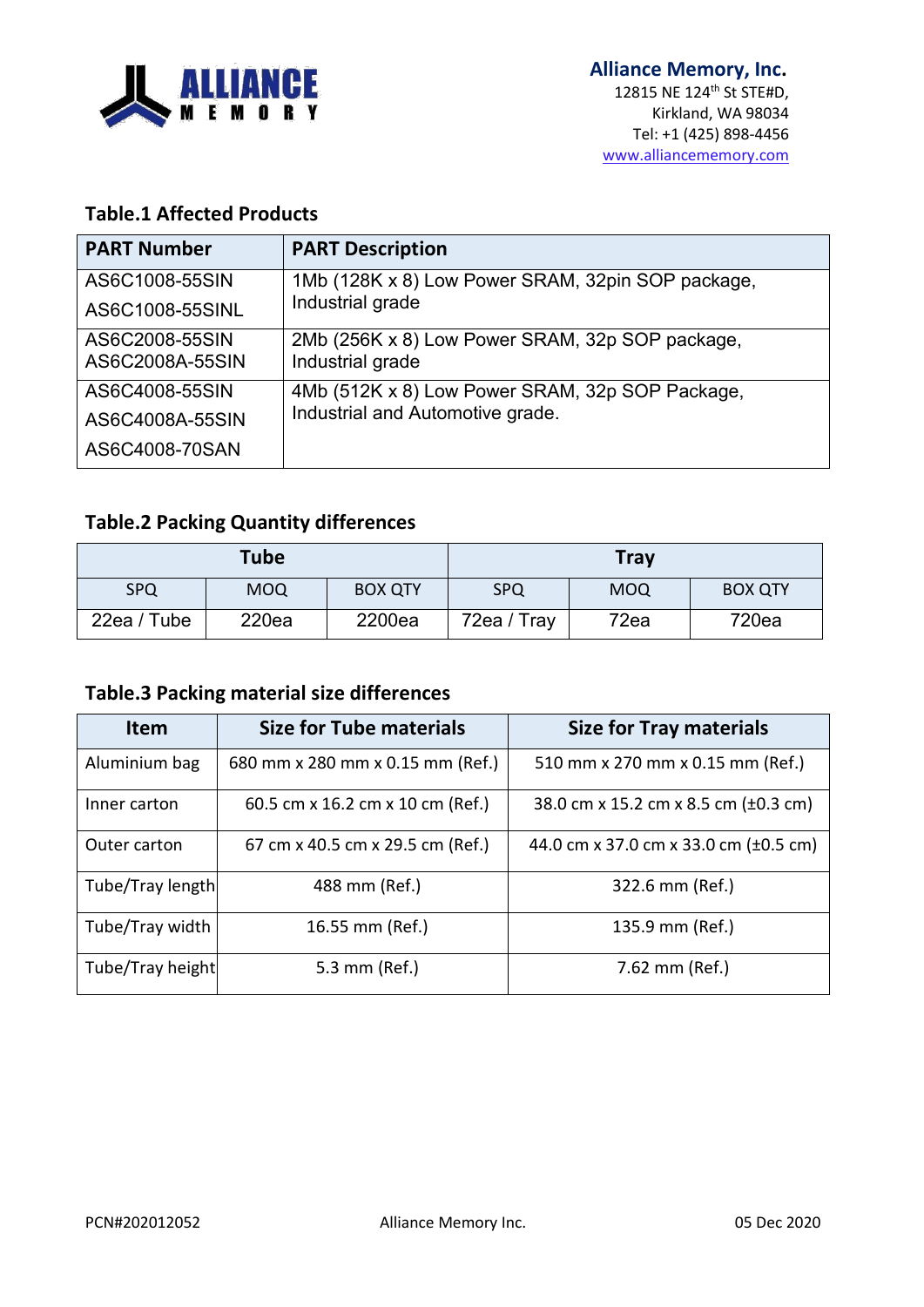

Dear Valued Customer:

This PCN is to notify a change Shipping media from Tube to Tray for 32pin 450mils SOP Package for 1Mb, 2Mb & 4Mb Low Power SRAM products (refer table.1 for full part number) with effective from 05th Feb 2020. To standardize backend manufacturing process and improve capacity with minimal disruption to supply chain, Alliance Memory Inc decided to proceed this change.

There is no change to Tape and Reel shipping media. This change in tube to tray change has no impact to Form, Fit, Function, Quality, Reliability & Environmental compliance. There is change in MOQ and packing size differences as outlined in table.2 and table.3

Please contact your local Alliance Memory representative if you have questions regarding this information.

Your sincerely,

David Bagby

President Alliance Memory Inc.